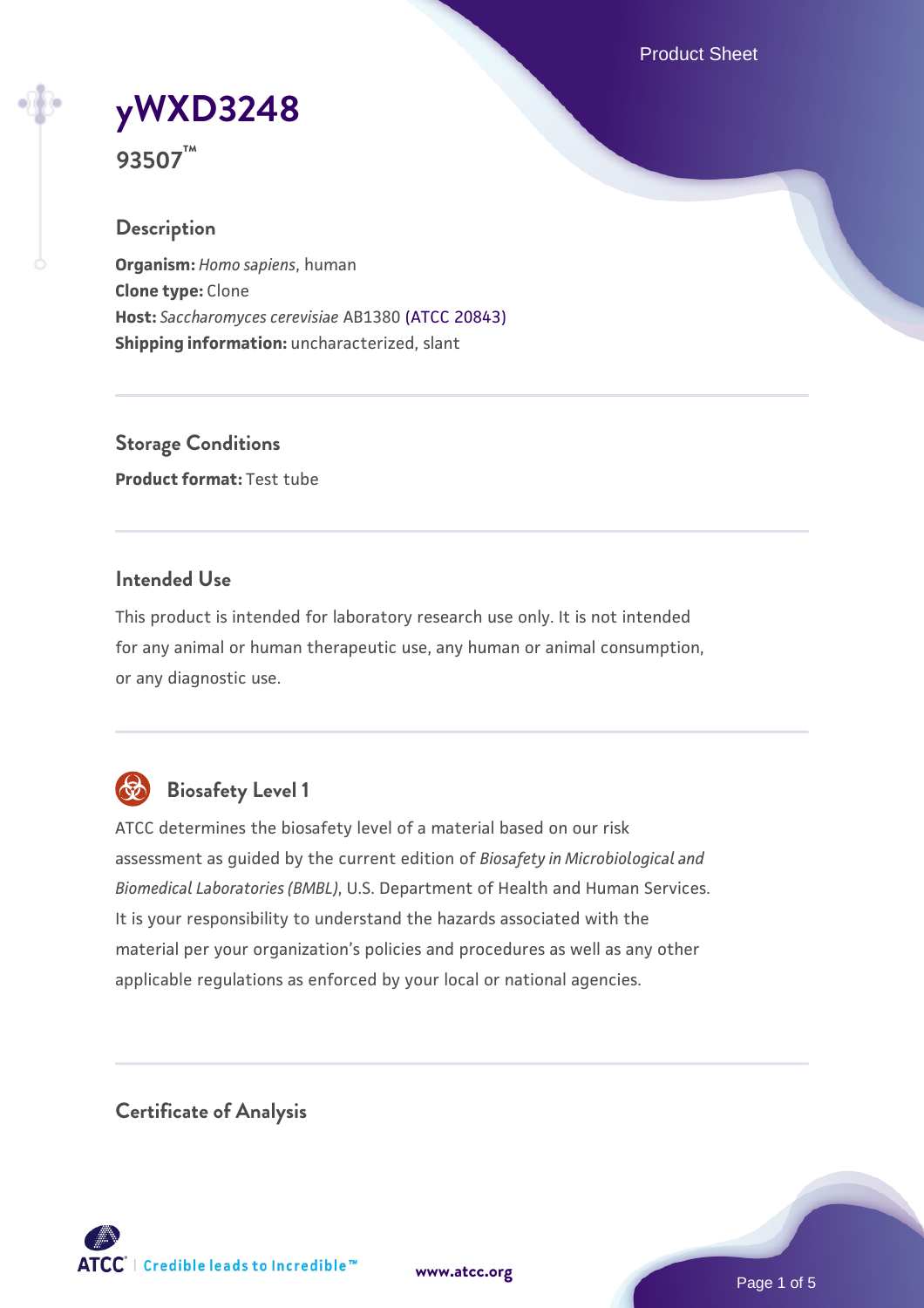## **[yWXD3248](https://www.atcc.org/products/93507)** Product Sheet **93507**

For batch-specific test results, refer to the applicable certificate of analysis that can be found at www.atcc.org.

## **Insert Information**

**Type of DNA:** genomic **Genome:** Homo sapiens **Chromosome:** X X pter-q27.3 **Gene name:** DNA Segment, single copy **Gene product:** DNA Segment, single copy [DXS2907] **Gene symbol:** DXS2907 **Contains complete coding sequence:** Unknown **Insert end:** EcoRI

## **Vector Information**

**Construct size (kb):** 300.0 **Intact vector size:** 11.454 **Vector name:** pYAC4 **Type of vector:** YAC **Host range:** *Saccharomyces cerevisiae*; *Escherichia coli* **Vector information:** other: telomere, 3548-4235 other: telomere, 6012-6699 Cross references: DNA Seq. Acc.: U01086 **Cloning sites:** EcoRI **Markers:** SUP4; HIS3; ampR; URA3; TRP1 **Replicon:** pMB1, 7186-7186; ARS1, 9632-10376

# **Growth Conditions**

**Medium:** 



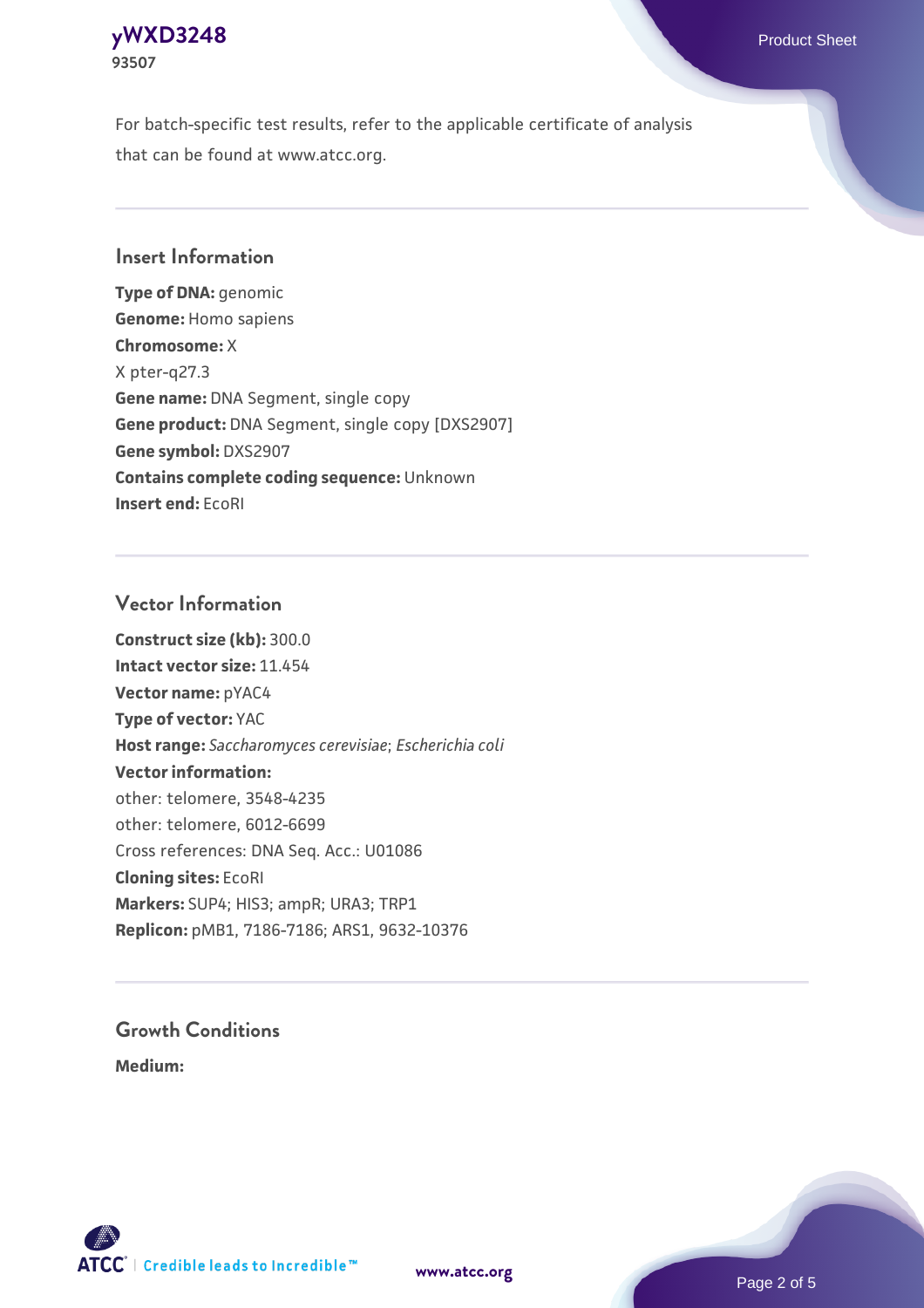#### **[yWXD3248](https://www.atcc.org/products/93507)** Product Sheet **93507**

[ATCC Medium 1245: YEPD](https://www.atcc.org/-/media/product-assets/documents/microbial-media-formulations/1/2/4/5/atcc-medium-1245.pdf?rev=705ca55d1b6f490a808a965d5c072196) **Temperature:** 30°C

#### **Notes**

More information may be available from ATCC (http://www.atcc.org or 703- 365-2620).

# **Material Citation**

If use of this material results in a scientific publication, please cite the material in the following manner: yWXD3248 (ATCC 93507)

# **References**

References and other information relating to this material are available at www.atcc.org.

# **Warranty**

The product is provided 'AS IS' and the viability of ATCC® products is warranted for 30 days from the date of shipment, provided that the customer has stored and handled the product according to the information included on the product information sheet, website, and Certificate of Analysis. For living cultures, ATCC lists the media formulation and reagents that have been found to be effective for the product. While other unspecified media and reagents may also produce satisfactory results, a change in the ATCC and/or depositor-recommended protocols may affect the recovery, growth, and/or function of the product. If an alternative medium formulation or reagent is used, the ATCC warranty for viability is no longer



**[www.atcc.org](http://www.atcc.org)**

Page 3 of 5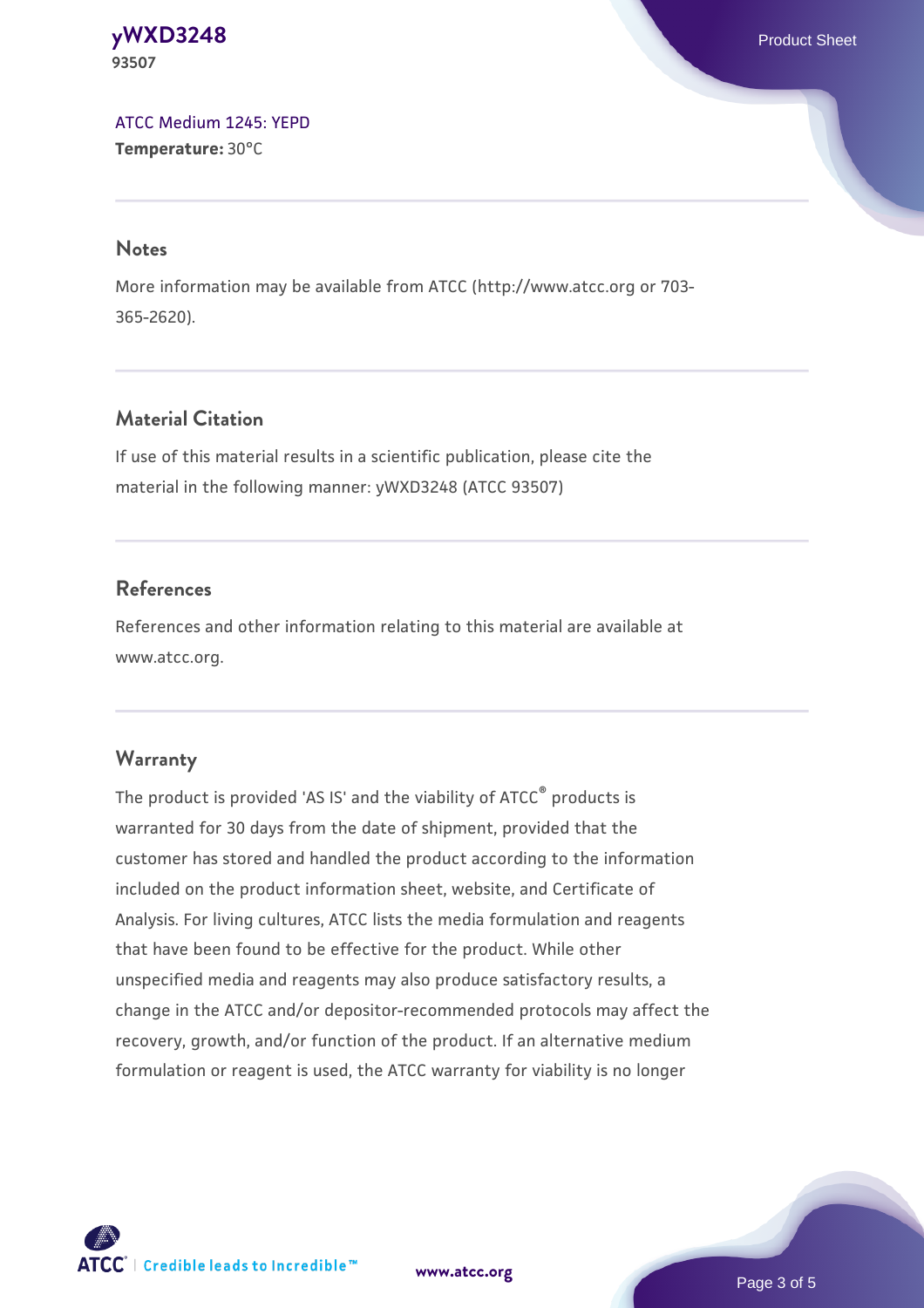**[yWXD3248](https://www.atcc.org/products/93507)** Product Sheet **93507**

valid. Except as expressly set forth herein, no other warranties of any kind are provided, express or implied, including, but not limited to, any implied warranties of merchantability, fitness for a particular purpose, manufacture according to cGMP standards, typicality, safety, accuracy, and/or noninfringement.

#### **Disclaimers**

This product is intended for laboratory research use only. It is not intended for any animal or human therapeutic use, any human or animal consumption, or any diagnostic use. Any proposed commercial use is prohibited without a license from ATCC.

While ATCC uses reasonable efforts to include accurate and up-to-date information on this product sheet, ATCC makes no warranties or representations as to its accuracy. Citations from scientific literature and patents are provided for informational purposes only. ATCC does not warrant that such information has been confirmed to be accurate or complete and the customer bears the sole responsibility of confirming the accuracy and completeness of any such information.

This product is sent on the condition that the customer is responsible for and assumes all risk and responsibility in connection with the receipt, handling, storage, disposal, and use of the ATCC product including without limitation taking all appropriate safety and handling precautions to minimize health or environmental risk. As a condition of receiving the material, the customer agrees that any activity undertaken with the ATCC product and any progeny or modifications will be conducted in compliance with all applicable laws, regulations, and guidelines. This product is provided 'AS IS' with no representations or warranties whatsoever except as expressly set forth herein and in no event shall ATCC, its parents, subsidiaries, directors, officers, agents, employees, assigns, successors, and affiliates be liable for indirect, special, incidental, or consequential damages of any kind in connection with or arising out of the customer's use of the product. While reasonable effort is made to ensure authenticity and reliability of materials on deposit, ATCC is not liable for damages arising from the misidentification or



**[www.atcc.org](http://www.atcc.org)**

Page 4 of 5